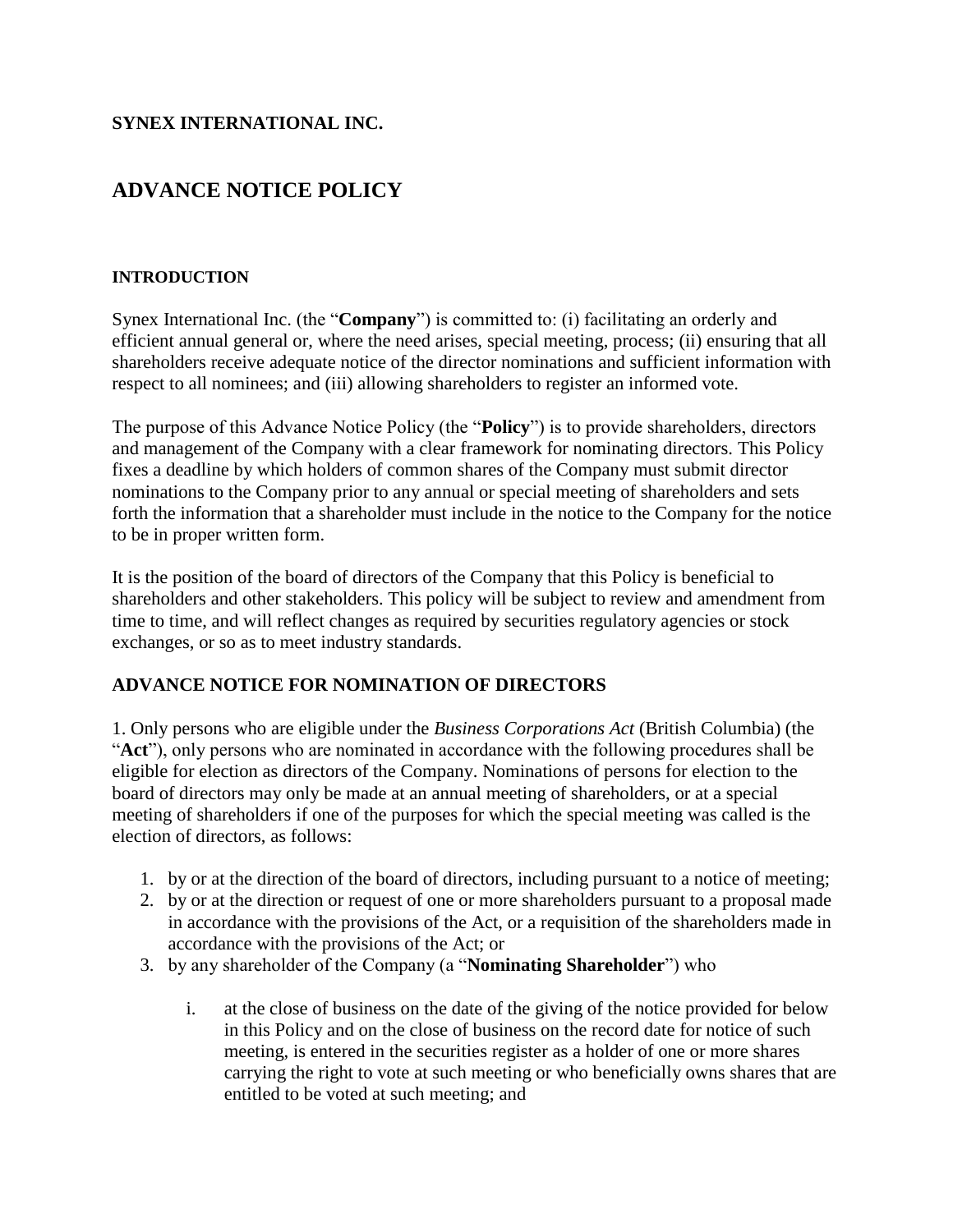- ii. has given timely notice in proper written form as set out in this Policy.
- 2. In addition to any other applicable requirements, for a nomination to be made by a Nominating Shareholder, such Nominating Shareholder must have given timely notice thereof in proper written form to the secretary of the Company at the principal executive offices of the Company in accordance with this Policy.
- 3. For a nomination made by a Nominating Shareholder to be timely notice (a "Timely Notice"), a Nominating Shareholder's notice must be received by the secretary of the Company at the principal executive offices of the Company:
	- 1. in the case of an annual meeting, not later than the close of business on the  $30<sup>th</sup>$ day and not earlier than the opening of business on the  $65<sup>th</sup>$  day before the date of the annual meeting; provided, however, if the first public announcement of the date of the annual meeting is less than 50 days before the meeting date, not later than the close of business on the  $10<sup>th</sup>$  day following the day on which the first public announcement of the date of such meeting is made; and
	- 2. in the case of a special meeting of shareholders (which is not also an annual meeting) called for any purpose which includes electing directors, not later than the close of business on the  $15<sup>th</sup>$  day following the day on which public announcement of the date of the special meeting is first made.
- 4. The time periods for giving of a Timely Notice shall in all cases be determined based on the original date of the annual meeting or the first public announcement of the annual or special meeting, as applicable.
- 5. To be in proper written form, a Nominating Shareholder's notice to the secretary of the Company must comply with all the provisions of this Policy and:

a. disclose or include, as applicable, as to each person whom the Nominating Shareholder proposes to nominate for election as a director (a "**Proposed Nominee**"):

- i. their name, age, business and residential address, and principal occupation or employment for the past five years;
- ii. their direct or indirect beneficial ownership in, or control or direction over, any class or series of securities of the Company, including the number or principal amount and the date (s) on which such securities were acquired; and
- iii. any relationships, agreements or arrangements, including financial, compensation and indemnity related relationships, agreements or arrangements, between the Proposed Nominee or any affiliates or associates of, or any person or entity acting jointly or in concert with, the Proposed Nominee and the Nominating Shareholder;
- b. disclose or include, as applicable, as to each Nominating Shareholder giving the notice and each beneficial owner, if any, on whose behalf the nomination is made:
	- i. their name, business and residential address and direct or indirect beneficial ownership in, or control or direction over, any class or series of securities of the Company, including the number or principal amount and the date(s) on which such securities were acquired;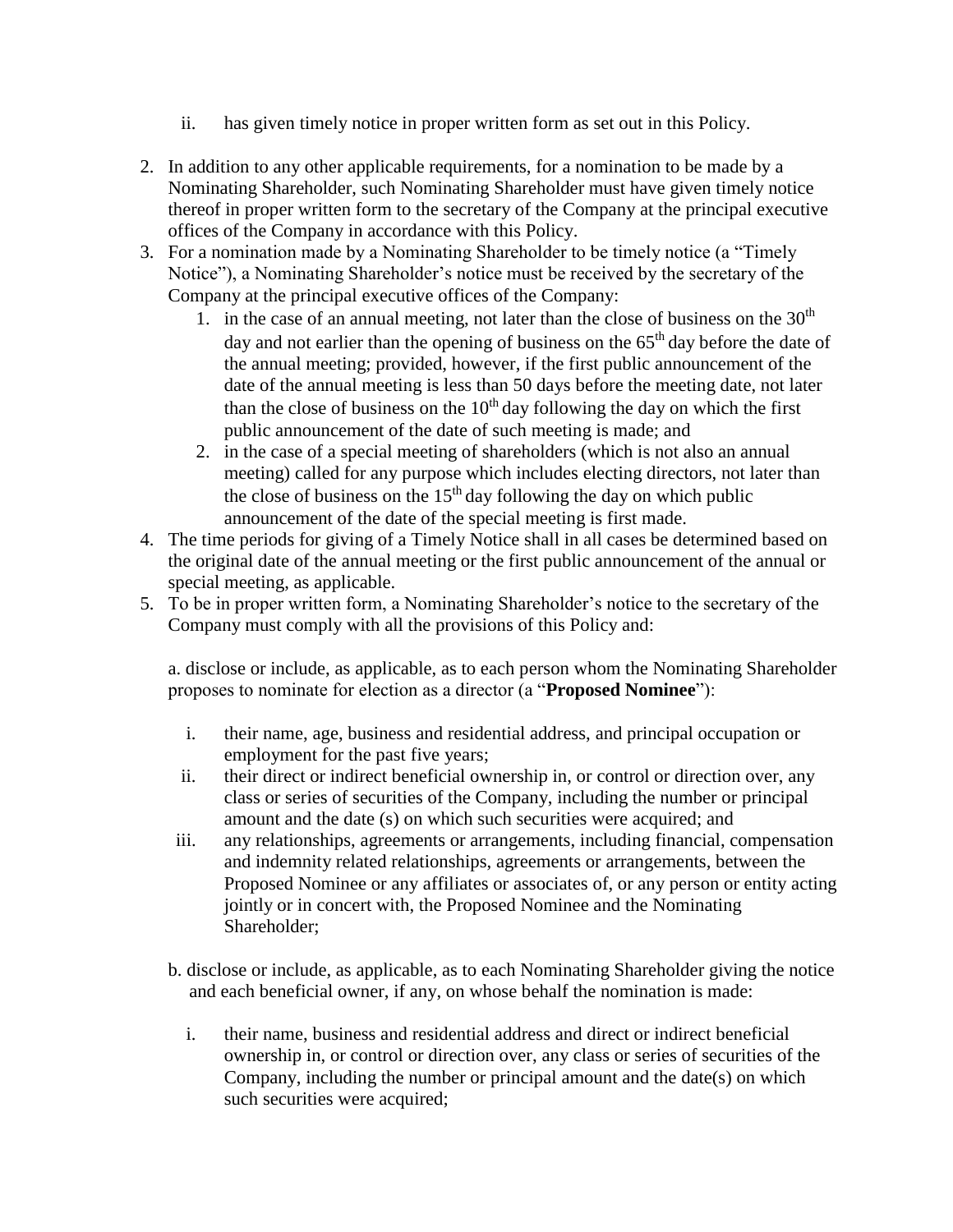- ii. their interests in, or rights or obligations associated with, an agreement, arrangement or understanding, the purpose or effect of which is to alter, directly or indirectly, the person's economic interest in a security of the Company or the person's economic exposure to the Company;
- iii. any relationships, agreements or arrangements, including financial, compensation and indemnity related relationships, agreements or arrangements, between the Nominating Shareholder or any affiliates or associates of, or any person or entity acting jointly or in concert with, the Nominating Shareholder and any Proposed Nominee;
- iv. any proxy, contract, arrangement, agreement or understanding pursuant to which such person, or any of its affiliates or associates, or any person acting jointly or in concert with such person, has any interests, rights or obligations relating to the voting of any securities of the Company or the nomination of directors to the board;
- v. any direct or indirect interest of such person in any contract with the Company or with any of the Company's affiliates or principal competitors;
- vi. a representation that the Nominating Shareholder is a holder of record of securities of the Company, or a beneficial owner, entitled to vote at such meeting, and intends to appear in person or by proxy at the meeting to propose such nomination;
- vii. a representation as to whether such person intends to deliver a proxy circular and/or form of proxy to any shareholder of the Company in connection with such nomination or otherwise solicit proxies or votes from shareholders of the Company in support of such nomination; and
- viii. any other information relating to such person that would be required to be included in a dissident proxy circular or other filings required to be made in connection with solicitations of proxies for election of directors pursuant to the Act or as required by applicable securities law; and
- c. be accompanied by a written consent duly signed by each Proposed Nominee to being named as a nominee and to serve as a director of the Company, if elected.
- 6. The Company may require any proposed nominee to furnish such other information as may reasonably be required by the Company to determine the eligibility of such Proposed Nominee to serve as an independent director of the Company or that could be material to a reasonable shareholder's understanding of the independence, or lack thereof, of such Proposed Nominee.
- 7. No person shall be eligible for election as a director of the Company unless nominated in accordance with the procedures set forth in this Policy; provided, however, that nothing in this Policy shall be deemed to preclude a shareholder from discussing (as distinct from nominating directors) at a meeting of shareholders any matter in respect of which the shareholder would have been entitled to submit a proposal pursuant to the provisions of the Act.
- 8. The chair of the meeting shall have the power and duty to determine whether a nomination was made in accordance with the procedures set forth in the foregoing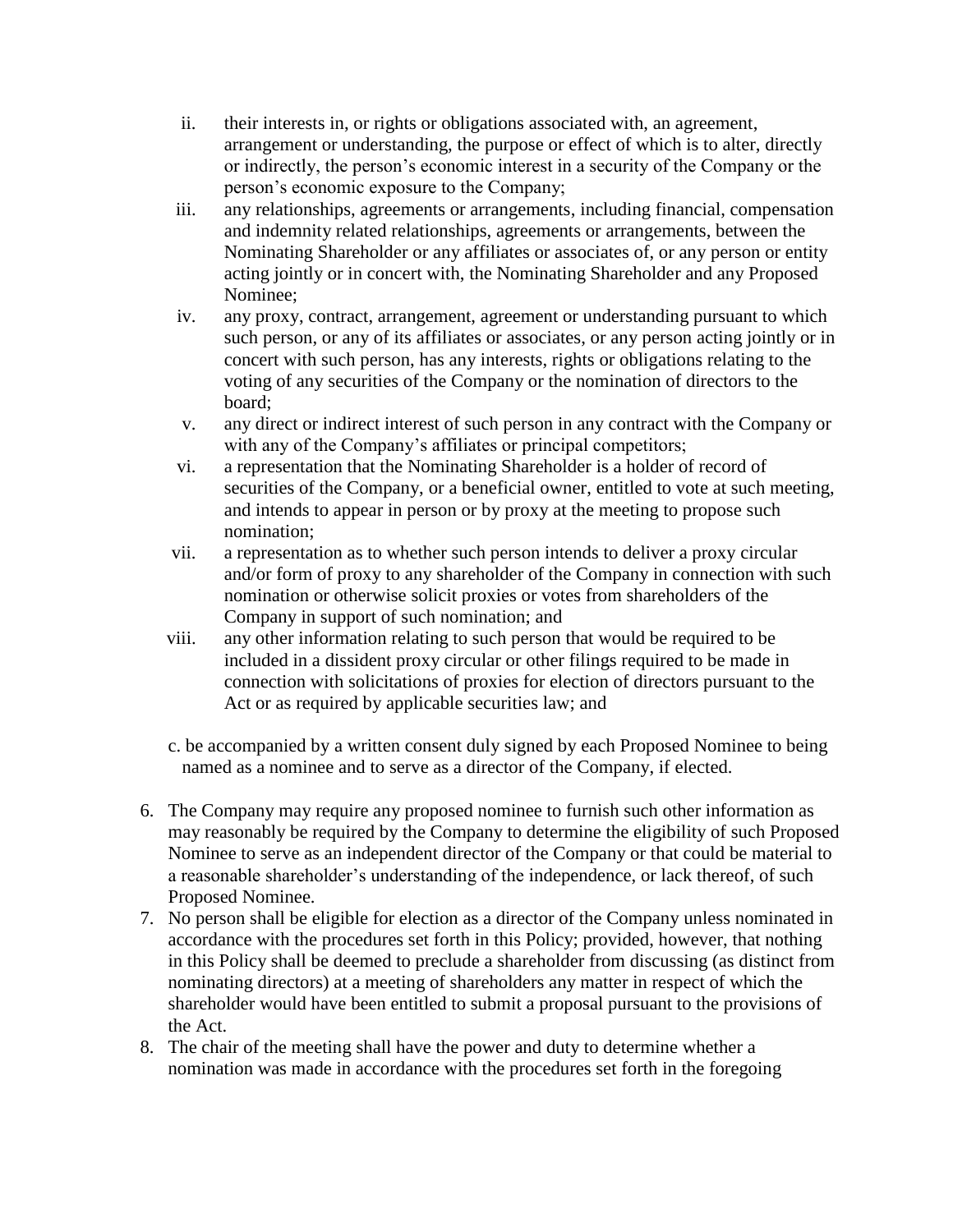provisions and, if any proposed nomination is not in compliance with such foregoing provisions, to declare that such defective nomination shall be disregarded.

- 9. Any notice or other document or information required to be given to the secretary of the Company pursuant to this Policy may only be given by personal delivery, facsimile transmission or email (at such email address as stipulated from time to time by the secretary of the Company for purposes of this Policy), and shall be deemed to have been given and made only at the time it is served by personal delivery or email (at the address aforesaid) or sent by facsimile transmission (provided the receipt of confirmation of such transmission has been received) to the secretary at the address of the principal executive offices of the Company; provided that if such delivery or electronic communication is made on a day which is not a business day or later than 5:00 p.m. (Vancouver time) on a day which is a business day, then such delivery or electronic communication shall be deemed to have been on the subsequent day that is a business day.
- 10. Despite any other provision of this Policy, if the Nominating Shareholder (or a qualified representative of the Nominating Shareholder) does not appear at the meeting of shareholders of the Company to present the nomination of the Proposed Nominee, such nomination shall be disregarded, notwithstanding that proxies in respect of such nomination may have been received by the Company.
- 11. Nothing in this Policy shall obligate the Company or the board to include in any proxy statement or other shareholder communication distributed by or on behalf of the Company or board any information with respect to any proposed nomination or any Nominating Shareholder or Proposed Nominee.
- 12. Notwithstanding the foregoing, the board may, in its sole discretion, waive any requirement in this Policy.
- 13. For purposes of this Policy:
	- 1. "**public announcement**" shall mean disclosure in a press release disseminated by the Company through a nationally recognized news service in Canada, or in a document filed by or on behalf of the Company for public access under its profile on the System for Electronic Document Analysis and Retrieval at www.sedar.com; and
	- 2. "**applicable securities law**" means the applicable securities legislation in each relevant province and territory of Canada, as amended from time to time, the rules, regulations and forms made or promulgated under any such statute and the published national instruments, multilateral instruments, policies, bulletins and notices of the securities commission and similar regulatory authority of each province and territory of Canada.

## **CURRENCY**

This Policy was approved and adopted by the Board effective May 8, 2019 (the "**Effective Date**") and is and shall be effective and in full force and effect in accordance with its terms and conditions from and after such date. Notwithstanding the foregoing, if this Policy is not approved by an ordinary resolution of shareholders of the Company present in person or voting by proxy at the next meeting of those shareholders validly held following the Effective Date, then this Policy